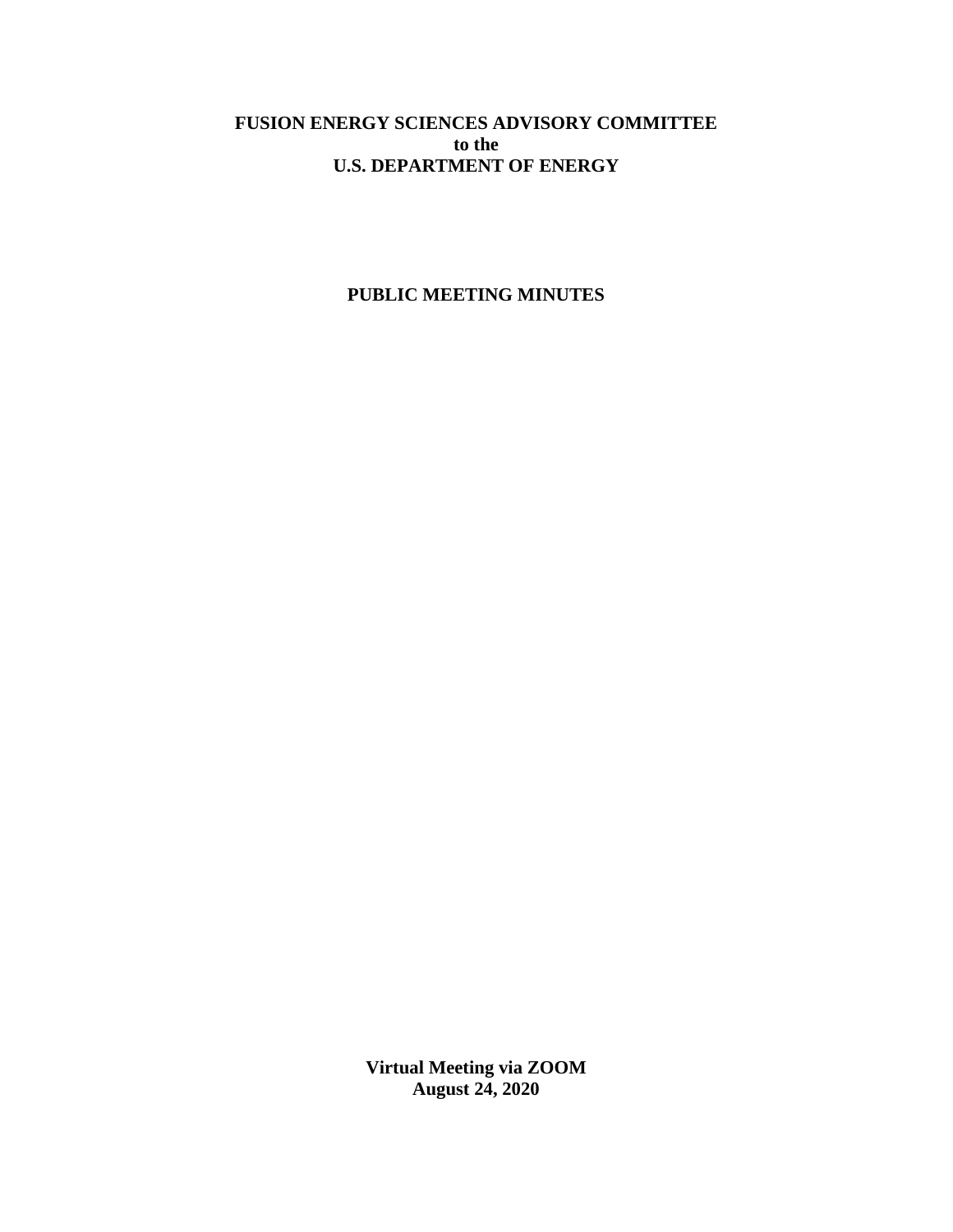## **Fusion Energy Sciences Advisory Committee Meeting August 24, 2020**

The U.S. Department of Energy (DOE) Fusion Energy Sciences Advisory Committee (FESAC) convened on Monday, August 24, 2020 via teleconference from 11:00 a.m. – 5:30 p.m. Eastern Time (ET). The meeting was open to the public and conducted in accordance with the requirements of the Federal Advisory Committee Act. Information about FESAC and this meeting can be found at<https://science.osti.gov/fes/fesac>

## **Committee Members Present:**

- Dr. Donald Rej (Chair), Los Alamos National Laboratory Prof. Troy Carter, University of California, Los Angeles Dr. Ralph Izzo, Public Service Enterprise Group (PSEG) Dr. Charles Kessel, Oak Ridge National Laboratory Prof. Stephen Knowlton (Vice-Chair), Auburn University Prof. Carolyn Kuranz, University of Michigan Dr. Tammy Ma, Lawrence Livermore National Laboratory Dr. Rajesh Maingi, Princeton Plasma Physics Laboratory Prof. Lorin Matthews, Baylor University Georgia Technology
- Dr. Simona Murph, Savannah River National Laboratory, University of
	- Prof. Scott Parker, University of Colorado
	- Dr. Gertrude Patello, Pacific Northwest National Laboratory
	- Dr. Susanna Reyes, SLAC National Accelerator Laboratory
	- Prof. Fred Skiff, University of Iowa
	- Dr. Philip Snyder, General Atomics
	- Prof. Thomas Sunn Pedersen, University of **Greifswald**
	- Prof. Paul Terry, University of Wisconsin
	- Dr. Erik Trask, TAE Technologies, Inc.
	- Prof. Anne White, Massachusetts Institute of Technology
	- Dr. Mitchell Walker, Georgia Institute of
	- Prof. Brian Wirth, University of Tennessee

# **Ex Officio Members Present:**

Prof. John Verboncoeur, IEEE Nuclear Plasma Sciences Society (NPSS), Michigan State University

Prof. Paul Wilson, American Nuclear Society (ANS), Oak Ridge National Laboratory Prof. Ellen Zweibel, American Physical Society (APS) Division of Plasma Physics (DPP), University of Wisconsin

# **DOE Personnel**

Dr. James Van Dam, Associate Director, Fusion Energy Sciences (FES), DOE Office of Science Dr. Samuel Barish, Acting Designated Federal Officer, FES

184 FES and fusion community members attended the meeting.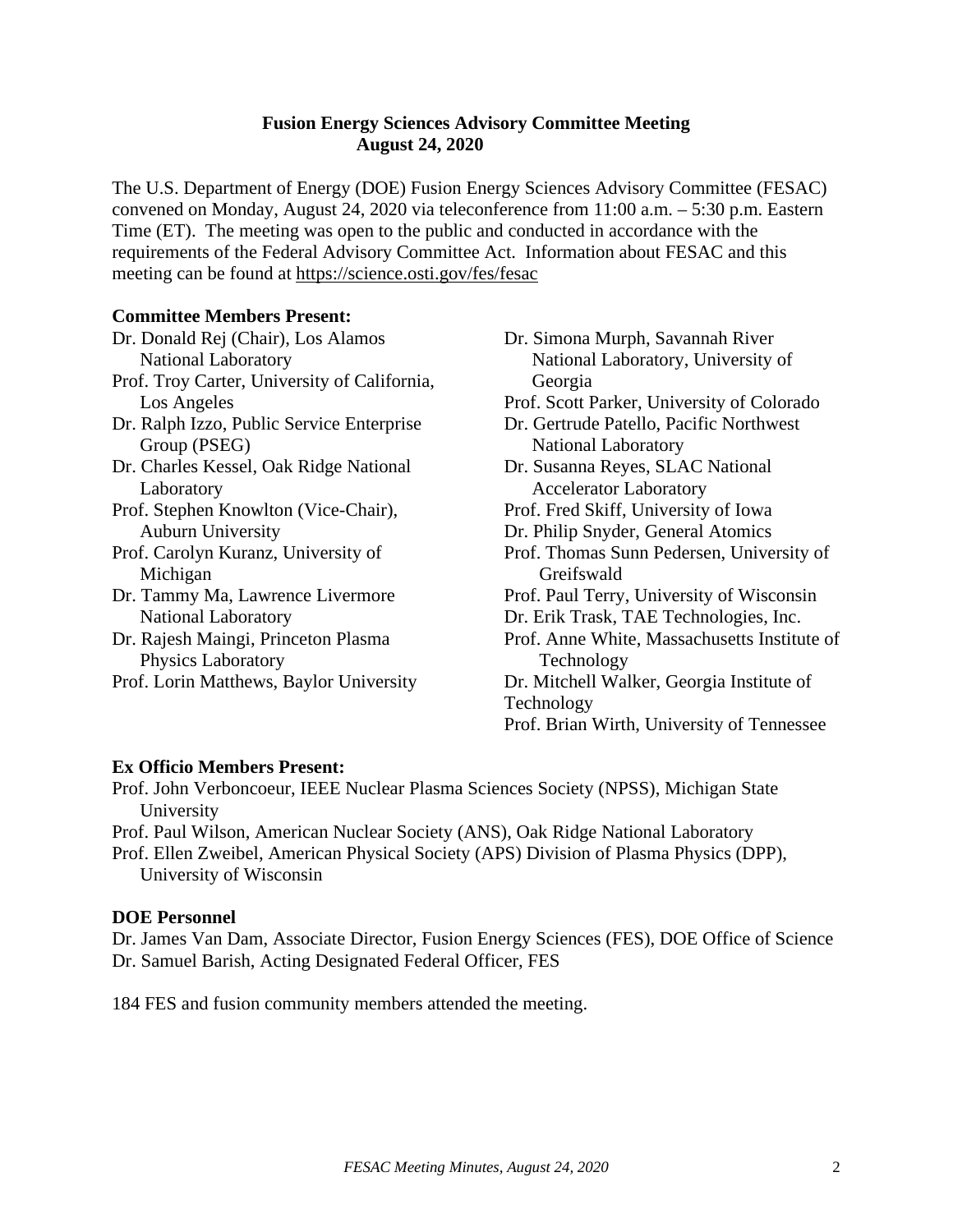## **Welcome and Opening Remarks, Dr. Donald Rej, FESAC Chair, Los Alamos National Laboratory**

Dr. Rej reviewed the agenda and requested those wishing to make a public comment in the meeting to contact Dr. Barish.

## **FES Perspective, Dr. James Van Dam, Associate Director for Fusion Energy Sciences**

In July 10, 2020, three co-chairs of the Community Planning Process (CPP) of the APS/DPP gave a presentation to the High Energy Physics Advisory Panel (HEPAP). On August 20, the FESAC subcommittee held a workshop for the fusion community to discuss the fusion and plasma science merged vision, mission, synergies, and strategies for the entire FES portfolio. Dr. Van Dam thanked the three CPP leaders for representing FES and welcomed the two new FESAC members.

The ITER Start of the Machine Assembly was celebrated on July 28 in a hybrid meeting and live streamed worldwide. The video is archived on YouTube, and there has been widespread media coverage.

All Funding Opportunity Announcement decisions have been completed, except Quantum Information Science (QIS) Research for FES, and QIS Research Centers. The first round of the Innovation Network for Fusion Energy (INFUSE) award selections has been completed yielding 10 awards. Connected to INFUSE, FES put forward a Request for Information on "Cost-sharing Partnerships with the Private Sector in Fusion Energy."

The Department of Energy/Nuclear Regulatory Commission/Fusion Industry Association Public Forum on a Regulatory Framework for Fusion has been rescheduled to October 6, 2020. The first meeting for the Update on the National Academies of Science, Engineering, and Medicine (NASEM) Fusion Pilot Plant study will be held on August 26, 2020. The deadline for nominations for the 2020 E.O. Lawrence Awards for mid-career scientists and engineers is October 1, 2020.

Dr. Van Dam extended congratulations to the new leaders at the Princeton Plasma Physics Laboratory, Professors David Graves and William Dorland, and shared that FES has three program manager positions open, as well as opportunities for Intergovernmental Personnel Act (IPA) personnel and Detaille assignments.

#### **Discussion**

**Dr. Knowlton** asked about the expected timeline of the NASEM study on the Fusion Pilot Plant. **Dr. Van Dam** explained that this is a committee consensus fast track study with a charge to finish within eight months.

**Dr. Kuranz** inquired about the potential impact that an Administration change might have on the long-range plan (LRP). **Dr. Van Dam** indicated that when Administrations change, there is often a hiring freeze and the political appointee process takes place. Upon confirmation, the DOE conducts briefings with the new appointees, and the LRP will be a significant part of those briefings. The plan is expected to be a lasting, solid contribution to FES.

**Dr. Sunn Pedersen** questioned the discussion protocol voiced at the August 20 workshop. **Dr. Van Dam** stated that FESAC will have an opportunity at its December meeting to approve or change the report. The subcommittee discussions are currently private, and thus they did not speak at the August 20 workshop. The request that FESAC refrain from interjecting was because it will approve the report and thus will have an allotted time to discuss it.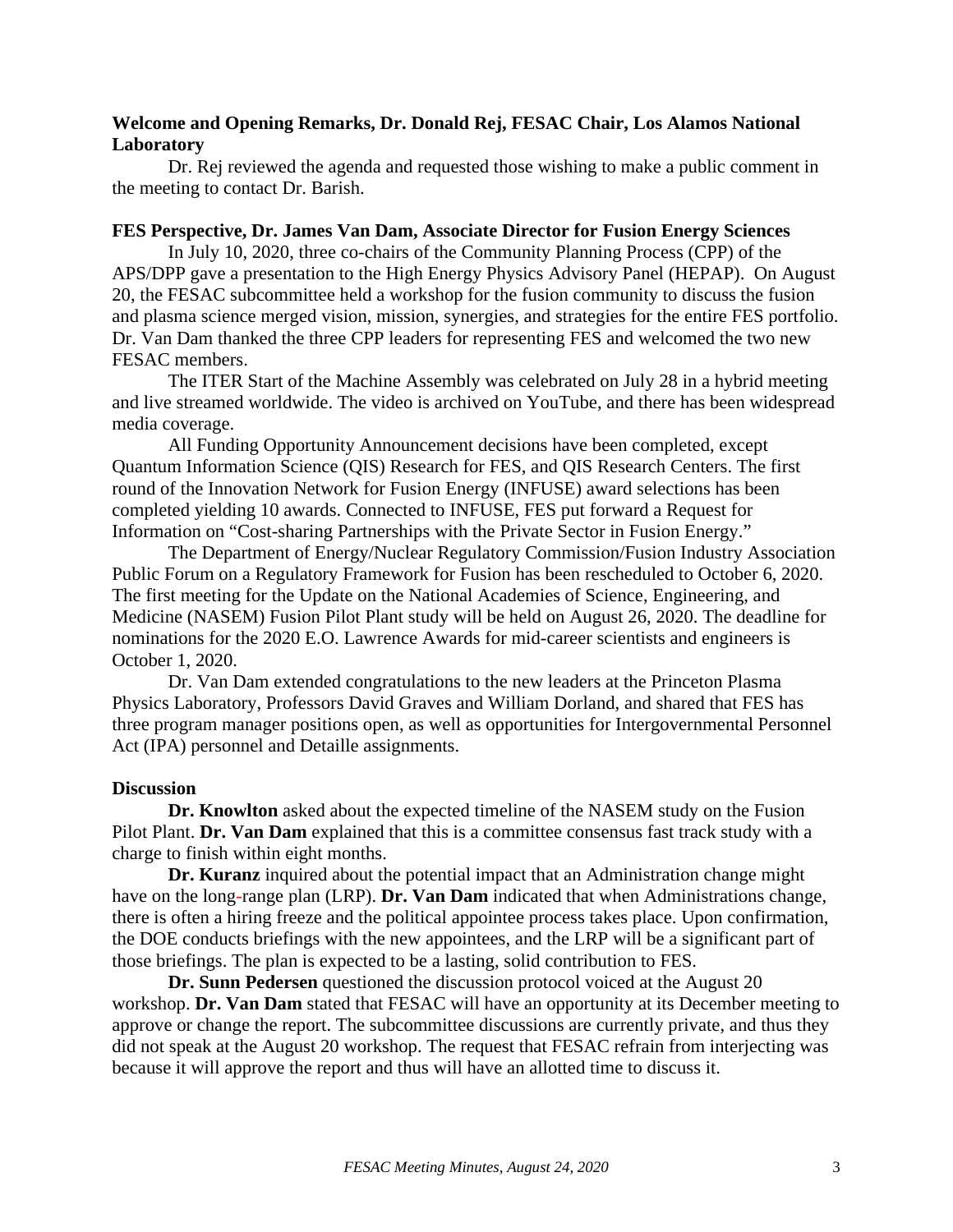#### **Update on the FESAC Subcommittee to Develop a Long-Range Plan for the FES Program, Professor Troy Carter, FESAC Subcommittee Chair, University of California, Los Angeles**

The 2018 charge was to identify and prioritize the research required to advance both Discovery Plasma Science (DPS) and Fusion Science and Technology (FST). The two-part process included gathering community input through the American Physical Society's Division of Plasma Physics CPP and the current FESAC Subcommittee. Community consensus is a goal, and the activity is based on the success of both High Energy Physics and Nuclear Physics LRPs.

The 2019 enacted budget acts as the basis for the three budget scenarios in the LRP, which focuses on the entire FES program except ITER. Project experts and cost estimators are providing costing information for projects. Estimates are informed by existing projects and historical information. Most FES facilities are pre-conceptual, and the subcommittee is building in flexibility to accommodate that uncertainty.

The draft unconstrained budget estimate is awaiting refinement. A significant fraction of the unconstrained budget is facility construction. The subcommittee is currently addressing prioritization and constrained scenarios. Utilizing all guidance from the CPP report, the subcommittee will produce a tiered system (such as essential, integral, and aspirational) to maintain flexibility in the plan. The subcommittee has had several external guests talk about partnering and is looking for additional opportunities for public-private partnerships. Merging the DPS and FST plans is being decided.

In June, July, and August 2020, the subcommittee gathered information via focus groups and a virtual workshop. These events concluded with information concerning the task, goals, portfolio, cross-cuts, process, tradeoffs and risks, and budget scenarios.

The LRP will be a concise and compelling report with clearly articulated items of importance to the community. While there will not be a detailed budget in the report, it will contain a number of suggestions and express clear prioritization. The subcommittee will begin writing the report soon and is on track to have a draft report in October. If possible, there will be a NASEM-like external review, but the ultimate authority for the report lies with FESAC.

#### **Discussion**

Several FESAC members extended their thanks to Dr. Carter and the subcommittee for their excellent work. Others expressed their comfort with the process and the subcommittee's progress.

**Dr. Carter** reiterated the importance of obtaining consensus with the broader community, stating that both DPS and FST are intellectually diverse, thus justifying a visible focus on that multiplicity. Dr. Carter informed FESAC that there are limitations on what can be shared concerning the subcommittee's actions and deliberations at this point.

**Dr. Walker** asked about increases in DOE staffing to manage new activities laid out in the LRP. **Dr. Carter** thought that would be necessary, especially in the aspirational, blue sky budget.

**Dr. Murph** requested suggestions on how these LRP findings can be implemented and how the fusion community might share the plan with other communities. **Dr. Carter** explained that officially FESAC passes the report on to FES as advice; it is up to FES to implement the LRP. FESAC could possibly monitor the progress on the plan, but FESAC also needs to consider what happens after the report is available. The ultimate goal is to make the plan something the community supports, to make it worth FESAC's backing, and then make the case for the LRP broadly. As the report comes out, the subcommittee is willing to hold seminars, webinars, and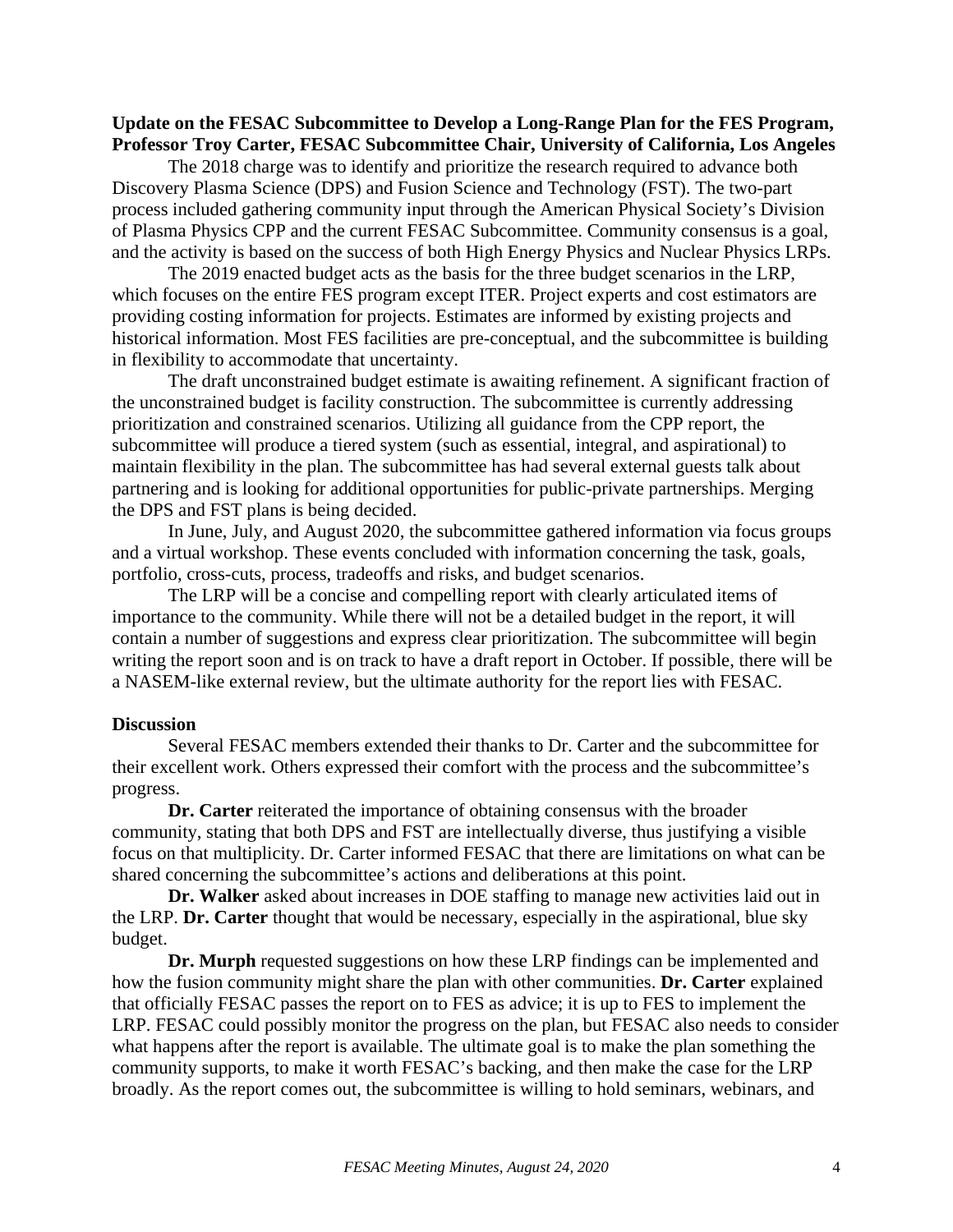discussions to share the report, take questions, and openly communicate the plan. Based on the Particle Physics Project Prioritization Panel (P5) experience, FESAC also needs to provide materials to the media to advertise the report.

**Dr. Snyder** appreciated the comments on the different budget scenarios, particularly the constrained budget scenarios, and speculated that these scenarios may be used to make the case for a pilot plant. He suggested thinking of the constrained budgets in terms of the key elements necessary to make the case for a pilot plant.

**Dr. Knowlton** inquired if program balance and DPS having base-level funding was discussed at the workshop. **Dr. Wilson** proposed a hybrid model of base-level and percentage funding – a funding floor and a percentage above that floor. **Dr. Carter** said that base-level funding for DPS was discussed and that many at the August workshop advocated for a funding floor. **Dr. Knowlton** added that the separate base-level funding for DPS should not be considered a ceiling. DPS is a fundamental area of research and an essential part of the program. Ignoring or picking away at DPS funding will have long-term consequences. **Dr. Wirth**  expressed support for Dr. Knowlton's comment about needing base-level funding to maintain support of DPS. **Dr. Carter** stated that like plasma scientists at universities, funding across federal agencies is spread out, and there is no coordination across the funding agencies. That means support has to be won in different venues.

**Dr. Terry** asked if there are efforts to bring the community to consensus on the budget distribution given the time constraints, and suggested that the subcommittee clearly articulate the consensus as it currently exists with the stated principles used for budget allocations. **Dr. Carter** responded that DOE leadership has indicated this is not a zero-sum game. DPS and FST have their own reasons for growth – those can be conveyed in compelling ways in the report while at the same time acknowledging that his topic needs more development. The LRP will lay out a certain path forward, but course correction can occur based on future information.

**Dr. Trask** expressed concern about the Office of Science's 20% guidance for new facilities and the proposals in the LRP. **Dr. Carter** mentioned that P5 recommended an increase to 25% which is above the Office of Science guidance; he cautioned against conservatism in the proposed percentage. While FES has been investing in construction, such as ITER, new facilities are needed to meet the emerging directions in the program.

**Dr. Kuranz** noted that the community understands that balance does not mean equal; however, the balance should be equitable. **Dr. Carter** confirmed that there are many misconceptions about equal versus balance and argued that the various communities in fusion must interact to understand each other better.

**Dr. Kuranz** expressed that the discussions at the August workshop appeared to be unfinished and asked if there will be additional webinars for more discussion. She also inquired about budget prioritization, cost scenarios, and public access to the costing information. **Dr. Carter** said that while the conversation must continue, it is limited by time. The costing experts were assisted by the CPP co-chairs and program committee members. The costing information should be used to consider possibilities and alternatives, but choosing a direction needs to be based on a clear mission need, and the critical decision (CD) process addresses alternate routes to meet a mission need. **Dr. Rej** pointed out that alternatives for facilities occur at CD-1.

**Dr. Terry** asked if there was a difference in the quality of information being obtained by DPS and FST, which DPS projects the cost experts are considering, and if the historical approach is providing the necessary information to effectively address the DPS side. **Dr. Carter** explained that a cut-off line in the estimated size of a project was established to best utilize the costing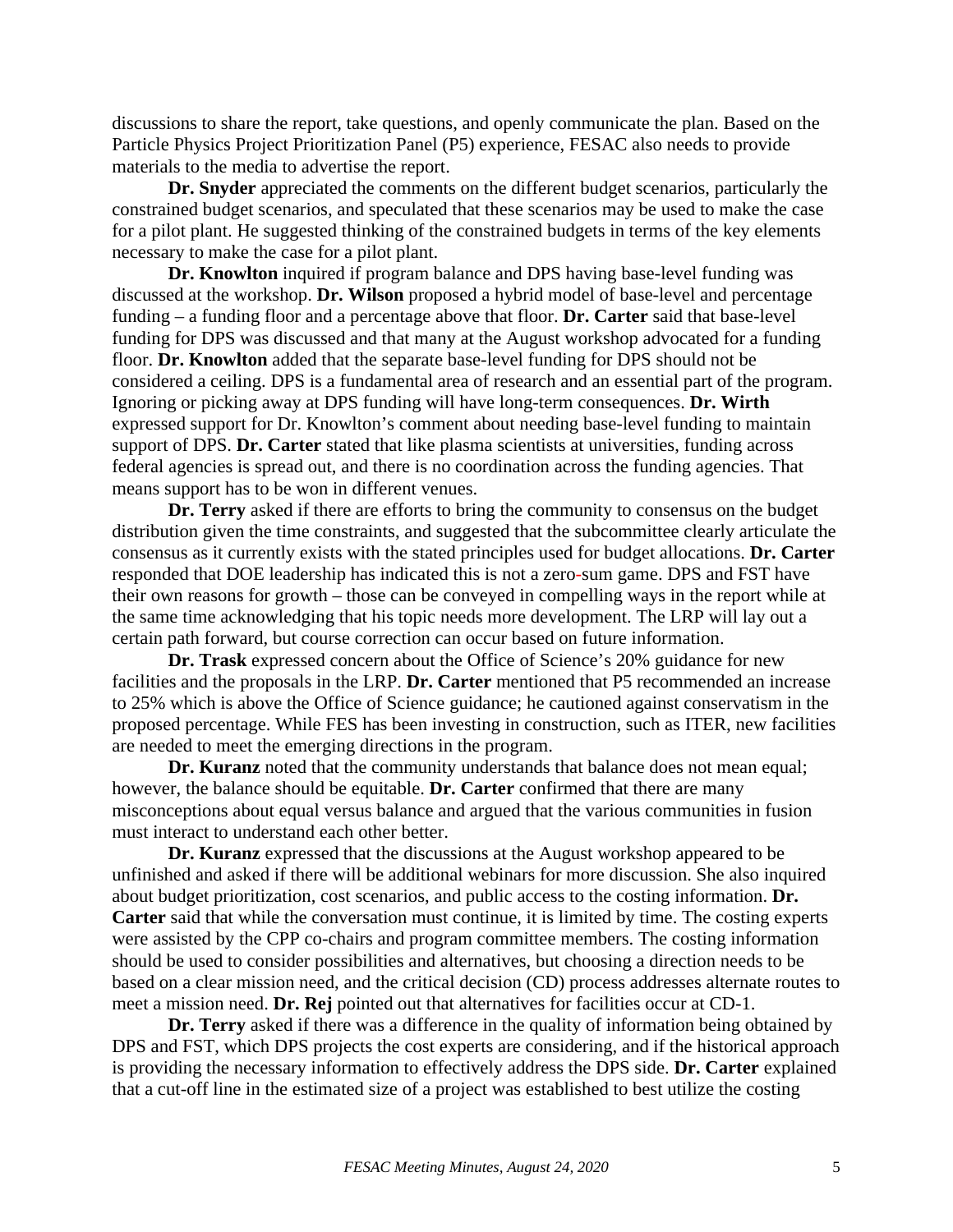experts. While the experts may have costed the smaller projects differently, the facilities are all pre-conceptual; thus, it is unclear if different estimates would cause a change in the prioritization approach. However, the report will mention specific types of facilities to be built, and opportunities for these types.

**Dr. Patello** asked if the costing reports will be made available to FESAC, and **Dr. Kuranz** asked if the notes from the August workshop will be made public. **Dr. Barish** replied that the response to the request for the costing reports will be made later, and that there is no restriction, from the Federal Advisory Committee Act (FACA) rules, on what notes can be shared.

**Dr. Wirth** requested that FESAC be informed of the subcommittee's assumptions that were used for the costing exercise and the costing values. **Dr. Carter** noted that all facilities mentioned in the CPP report were costed. The subcommittee is attempting to use information from many sources and determine at what point a facility becomes too costly, even in the unconstrained scenario.

**Dr. Wilson** stated that there are accumulated facilities across many universities and inquired how these factored into the costing. **Dr. Carter** explained that the subcommittee is accommodating the costs for any existing facilities as well as potential needs for upgrades and additional staffing. However, new facilities have been handled differently; for example, by using a multiplier or cost equivalents.

**Dr. Sunn Pedersen** asked when an external review might take place. **Dr. Wirth** expressed concern about waiting until the December FESAC meeting to address the parallel path of external reviews. **Dr. Carter** stated that while it is ideal for FESAC members to have as much time as possible to review the LRP report, it might be possible to have a simultaneous or staged approach to an external review. He also stated that he has shared ideas for that process with Dr. Barish and Dr. Rej and may also reach out to individual FESAC members for further discussion.

**Dr. Walker** asked about the impact holding virtual meetings had on the process. **Dr. Carter** said that while personal interactions and the ability to have offline conversations were missed, the quantity of meetings possible and the ease of impromptu discussions was gained. **Dr. Kuranz** offered that being in the comfort of one's home and having to wait to be called upon by the moderator contributed to a much more open conversation than would have been conducted in a hotel ballroom setting. **Dr. Carter** speculated that the inability to see people's reactions may have been helpful to the openness of the conversation.

**Dr. Kuranz** stated that during the CPP, there was confusion on terminology and overlap, as well as the level of specificity versus conceptualization of a fusion pilot plant. **Dr. Carter** indicated that there are many issues and misconceptions which require communication. Bringing all the diverse voices together to support the fusion mission is important and is part of the larger goal to convince the broader scientific community that the science is excellent and that the applications and the fusion mission are worth significant investment. **Dr. Rej** added that the August 2020 workshop discussions illustrated wide-spread agreement on the importance of the community speaking with one voice. **Dr. Kuranz** suggested framing fundamental science in terms of its relationship and contribution to fusion energy sciences to address the misunderstandings. **Dr. Carter** agreed stating that there is cause to be careful with word choices.

**Dr. Matthews** asked about the differences between the grouped types of activities (essential, integral, aspirational) and making budget reductions by tier rather than across the board. **Dr. Carter** noted that while there are different interpretations of the tiers, they are more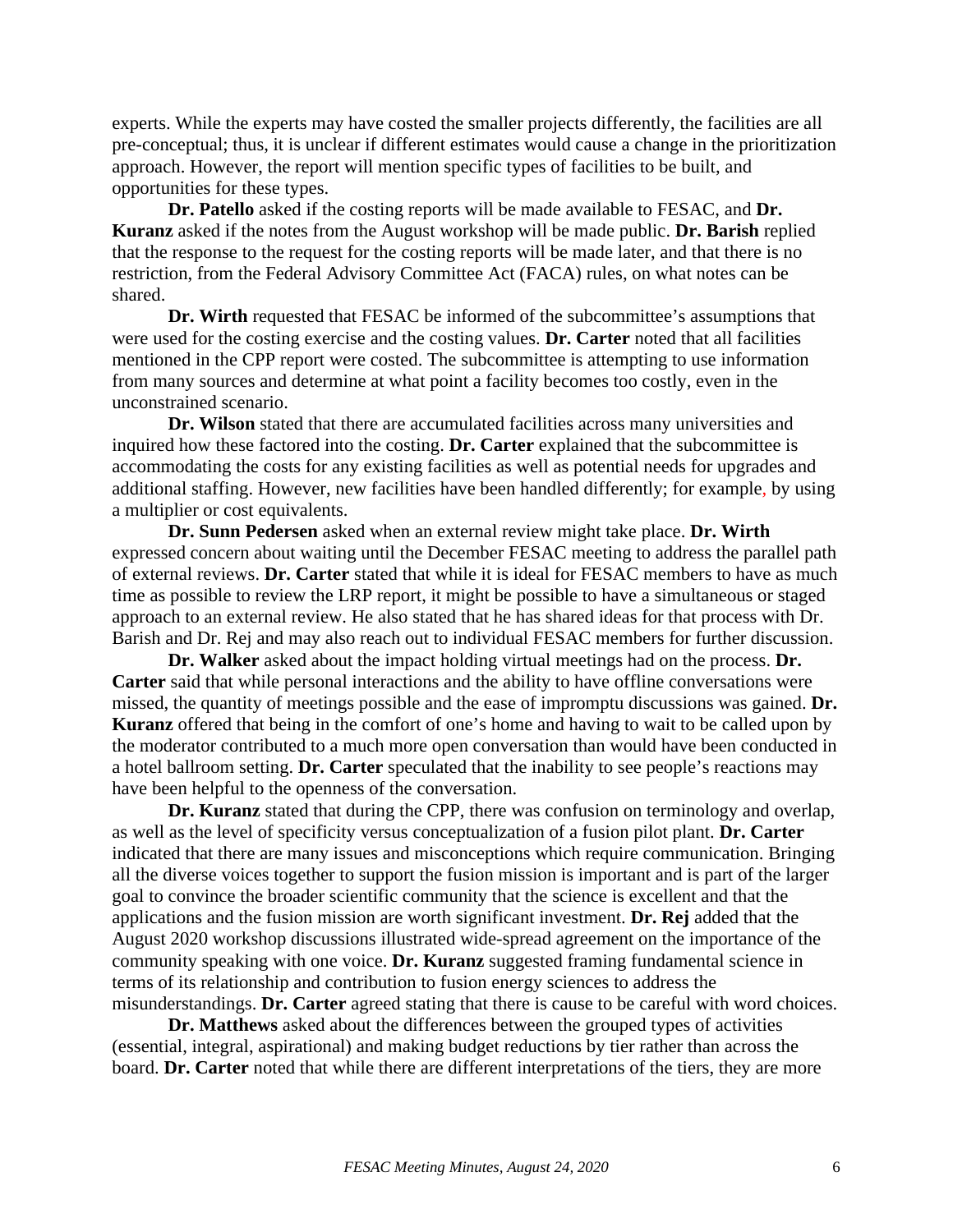flexible than a ranked list, and the tiers ensure that the list can represent the unique prioritization between DPS and FST. The terms essential, integral, and aspirational are not absolutes.

**Dr. Sunn Pedersen** suggested creating a process to address the unconstrained scenario, noting that addressing that scenario will require resources for costing, staging, and scheduling. He also advised that external evaluation and feedback be sought in tandem with FESAC's review of the LRP report. **Dr. Carter** responded that a process must be set in motion and be flexible enough to transition when new information becomes available. He agreed that having a tandem review is desirable and assured FESAC that the subcommittee is working with Dr. Barish, Dr. Rej, and the General Counsel's Office to determine what is feasible.

**Dr. Wirth** added that it is important to utilize the unconstrained budget to think about staging, especially if the goal is to reach a pilot plant. He recommended that FESAC consider not only the cost, but the staging and the risk associated with modifications and delays. **Dr. Carter**  stated that in terms of staging, the most important part of the 10-year plan is the first 5 years, and added that the subcommittee welcomed input from FESAC members on the impact of the constrained scenarios.

**Dr. Skiff** asked about the role of universities and the preparation of the workforce given the changing landscape in FST and DPS. **Dr. Carter** referred to the CPP report that discusses university roles; universities should be part of the entire program as a source for innovation. In terms of preparing the future workforce, there are many opportunities such as those laid out in the Plasma 2020 report and the recent NSF Physics Frontier Centers FES has the ability to pursue these opportunities. Universities should contribute to every part of the portfolio; they need to be fully engaged to ensure that there is a future workforce. **Dr. Skiff** suggested that because of the interdisciplinary nature of the discipline, the importance of Centers should be emphasized in the report. He speculated that FES's support of interdisciplinary centers might be important for academic vitality.

**Dr. Snyder** asked Dr. Carter to elaborate on the merged mission and vision for FST and DPS. **Dr. Carter** stated that the subcommittee is considering many ideas that were shared at the August workshop and explained that the mission statement is meant to express what FES is about. The subcommittee does not want to detract from the individual mission and vision statements for FST and DPS that were crafted in the CPP.

**Dr. Skiff** recommended that the subcommittee make it clear that the merged mission and vision includes consideration of the drivers for both FST and DPS, arguing that the need for a core workforce and academic development of that workforce must be integrated into the equation. **Dr. Carter** explained that the balance is between FST and DPS, but also between small versus large research, and universities versus labs. Flexibility is key, but there is a core budget line that needs to continue. All the elements of the budget must be considered when talking about balancing the whole portfolio.

**Dr. Ma** asked FESAC to give the subcommittee feedback on what they want to see in the report, what they envision the report will look like, and what advice they have to make the LRP the most useful and actionable plan possible. Below are the suggestions articulated by the FESAC members.

**Dr. Patello** suggested adding well-developed graphics to communicate the message.

**Dr. Zweibel** requested that the implicit balance between large and small projects, theory, and experiment be made explicit, stating that including the rules used for decision making will provide flexibility and agility to address scientific and technological breakthroughs and the changing international landscape. **Dr. Carter** clarified that in the CPP report there are a range of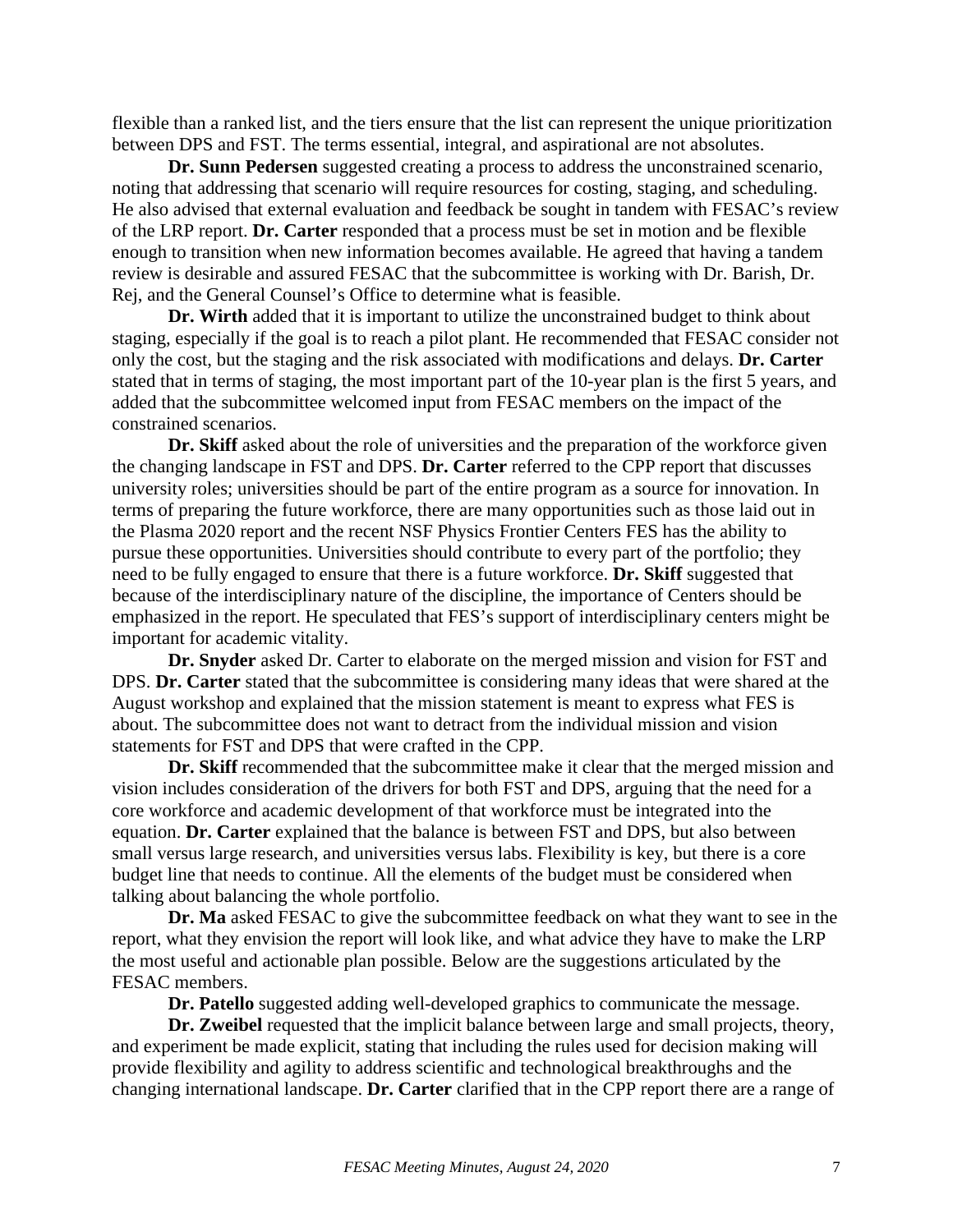scales of facilities and clear expressions of values about theory and computation and fundamental theory. He added that it is essential to provide new directions on process improvements in the report.

**Dr. Knowlton** explained that although it is premature to prescribe major facilities, those called out in the CPP report are part of the vision, and he recommended that the report map the science drivers, technical drivers, industrial drivers, and social drivers to those facilities. **Dr. Carter** assured FESAC that the subcommittee will tie the facilities back to drivers of many sorts (science, technical, mission). **Dr. Terry** added that the report should also include statements about the fundamental driver of the exciting science that fusion offers to society, stating that the report should appeal to those who are amazed by discovery as well as those who feel science should serve society.

**Dr. Matthews** requested the costing data be included in the report, specifically individual projects and their associated costs as those will help with future revisions. **Dr. Sunn Pedersen** said that the blue sky scenario budget should continue to grow past 2028, and the report should explain that the ideas and rough plans require more details. The report needs to be a bold plan that indicates that the community is not afraid of change or changes in direction. Additionally, there needs to be a clear articulation of what will be lost if a flat budget continues. **Dr. Carter** stated that the subcommittee wants to avoid providing rough costing on any project to prevent future cost expectations. He explained that the current downturn in the blue sky budget also appears in the P5 report. The roll-over of the budget is due to facilities being completed or being shifted out to the next decade. This is what makes the 5-year check-in critical, to allow the community to change direction as needed and as opportunities present themselves.

**Dr. Snyder** said that the report should express excitement and urgency, contain concrete ways to make progress on the fusion goal in 5-7 years, and offer a coherent vision showcasing that advances in the science feed the development of attractive technology.

**Dr. Terry** requested the report be inclusive of the breadth of contributions from the national labs, universities, and industry. **Dr. Carter** added that to develop a workforce that is engaged across the entire portfolio, universities and national labs have to be part of that portfolio.

**Dr. Wirth** asked for roadmaps that articulate the timing of facilities, both construction and completion dates, as well as alternatives. The argument of why new facilities are required to push the science and the technology forward should be in the report; he referred to the National Academies' Burning Plasma report as a resource for the science case.

**Dr. Wilson** wished that the philosophical question of the role of government funded research versus private venture capital funded research would be woven into the report. **Dr. Carter** confirmed that the topic of blending government research and venture capital research to lead to a thriving fusion industry is being considered.

**Dr. Verboncoeur** requested a framework that appreciates the contributions from the entire community, provides evaluation and decision processes that enable flexibility as new developments arise, and utilizes entrepreneurial elements (e.g., if we are going to fail, fail quickly, learn, and do better next time) in the opportunities for public/private partnerships. **Dr. Carter** commented that the report must stand that test of time and be flexible. He assured FESAC that the subcommittee is thinking carefully about engaging private industry in both FST and DPS opportunities. Dr. Carter emphasized that when there is a mission need, the community must push the idea into the CD process. That will provide both alternatives and future facility ideas for the next LRP activity.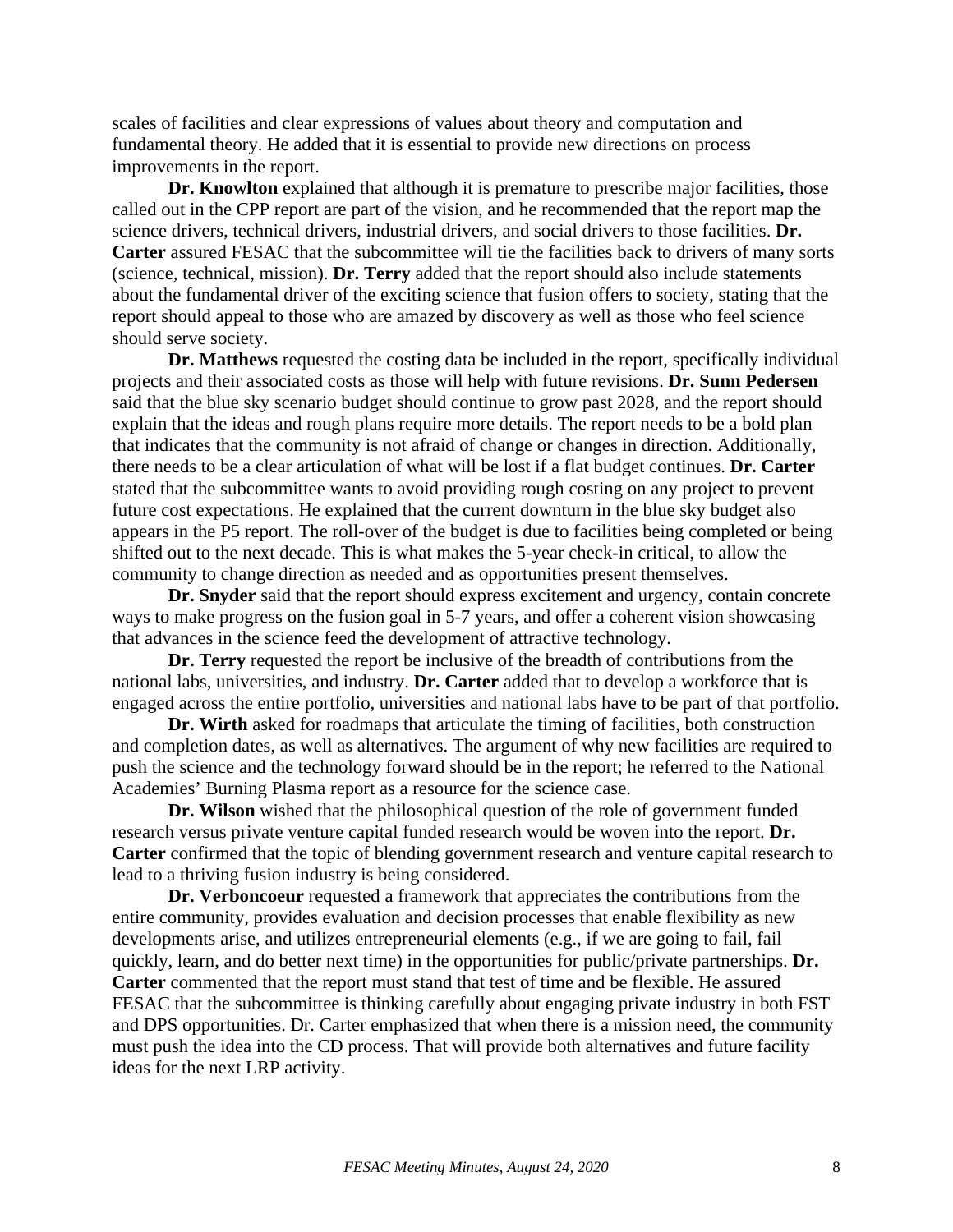**Dr. Kuranz** recommended that the report include the subcommittee's rationale for its decisions. **Dr. Carter** appreciated the advice and pointed out that the subcommittee must justify the decisions laid out in the LRP to ensure that the community supports the plan. **Dr. Knowlton** amplified Dr. Carter's comment about gaining the backing of the community, explaining that reports from the public power industry are used to gain acceptance by the stakeholders. Having an integrated resource plan that meets the criteria simplifies every action, risky or not. It will be in FESAC's interest to review the report every five years; how well this plan accommodates risk and uncertainty will be useful.

## **Overview of Power Generation Investment Considerations, Dr. Ralph Izzo, Chairman and CEO, Public Service Enterprise Group (PSEG)**

**Dr. Izzo** provided information about PSEG, illustrated how PSEG views potential investments, and discussed the future of fusion power. PSEG is both a regulated electric and gas utility, and an unregulated power generation company. PSEG is #8 in the nation in terms of energy output; over 60% of PSEG's output is nuclear fission, and the remainder is natural gas. PSEG has a minor asset in solar and is considering a significant investment in offshore wind.

Energy is the price one gets paid for every kilowatt hour of electricity generated. Capacity is a payment given to certain power plants in some markets. The leading costs for most power plants are fuel prices, but for nuclear the leading cost is operations and maintenance. Emission cost is the second most important expense associated with any fossil fuels plant.

**Dr. Izzo** highlighted three of the five valuation metrics methods – discounted cash flow (DCF) analysis over 30-40 years, DCF analysis over 5-10 years, and free cash flow yield. PSEG, as a long-term investor, uses DCF analysis where assumptions about revenue and cost are made over a 30-40 year period. Purely financial investors use the DCF analysis over 5-10 years, the key being an exit strategy in a relatively near term. Increasingly, investors are modeling their purchases based upon implied free cash flow yield, which is a short-term investment in a relatively new power plant where the revenue generated greatly exceeds the cost of operation.

Challenges and opportunities for fusion power include the levelized price of energy, public support for renewables, dispatchability, external factors from other energy sources, complexity versus simplicity, and the motivation to be carbon-free by 2050.

The levelized price of fusion energy is (\$117 - \$160)/ MWh which makes fusion noncompetitive with offshore wind (~\$98/MWh) or onshore wind (\$20-\$30/MWh). Fusion's leveling price is less than rooftop solar, which is still at (\$300-\$400)/MWh, but the public is overwhelming in support of renewable energy, especially solar and wind.

Dispatchability and being able to supply power year-round is an advantage for fusion because many renewables require significant storage solutions. Externalities such as a carbon price or waste from fission can play to fusion's benefit. Additionally, the cost of habitat may be in fusion's favor because of the acreage that is required for solar and wind.

Fusion plants are complex and will require a different workforce in terms of number and expertise. A natural gas combined cycle power plant is operated by 15-20 people. PSEG's solar farms are maintained by one mechanic who ensures that everything is working and a herd of sheep to keep the grounds.

The electric power industry is under substantial motivation and incentives to be carbonfree by 2050. This means that a tremendous amount of capital will be deployed to put in place carbon-free sources of energy and address the storage requirement that will be essential to dispatch electricity around the clock.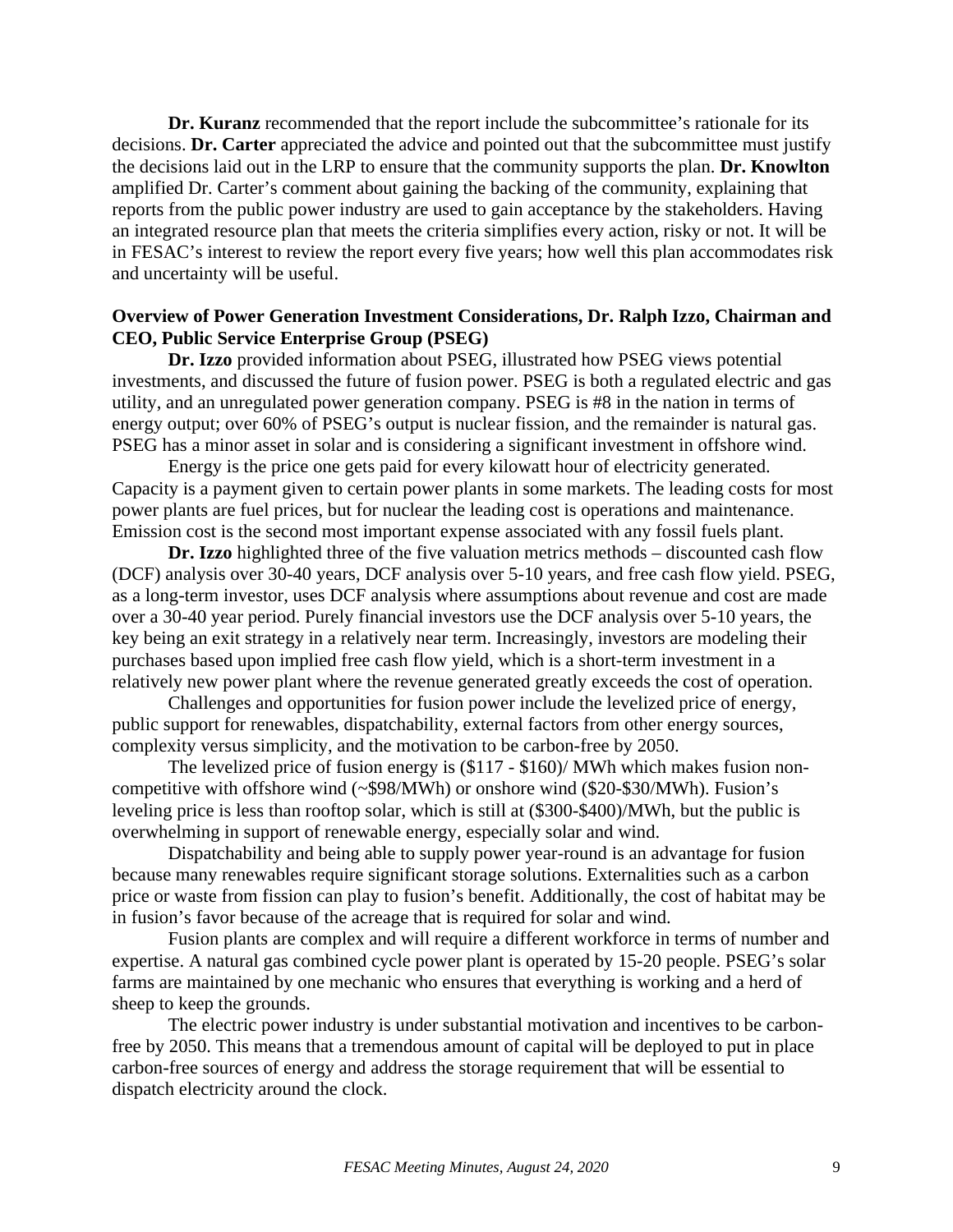An important comparison to make is how fusion stacks up against other carbon-free sources that are coming to market. These carbon-free sources will attract investor interest, dominate the energy supplies, and freeze out fusion because of the simplicity and cost.

#### **Discussion**

**Dr. Kessler** asked if PSEG invests in new technologies or only proven technologies. **Dr. Izzo** stated that PSEG waits until the technology is proven. While PSEG previously had a vibrant research program, it was reduced when the supply sector was deregulated. Some companies will put some money towards research, but nothing of the scale required for fusion to move ahead.

**Dr. Wilson** was curious about the benefits and liabilities of fusion being base-load supply, given that storage can mitigate the need for load-following. **Dr. Verboncoeur** inquired about storing the produced oversupply in chemical form (augmented liquid fuels). **Dr. Izzo** said that the challenge, whether to be base-load or load-following, is the distortion created by subsidized renewables. He expected that using fuels will be the most likely solution for the seasonal mismatch.

**Dr. Knowlton** referred to carbon pricing, and asked if there is a credible model for initiatives to electrify the transportation and home and industrial heating industries. **Dr. Izzo** said that currently the #1 source of carbon in the nation is transportation. Increased electrification should be commensurate with the decarbonization of the power supply stack. PSEG has advocated for a 5-part program: 1) national carbon price, 2) increased investment in energy efficiency, 3) preservation of the existing nuclear fleet, 4) investments in new carbon-free sources of energy (renewables and fusion), and 5) further electrification of the economy, beginning with transportation. **Dr. Wilson** added that many studies show that grid-powered electric vehicles are lower carbon than internal combustion engines.

**Dr. Parker** commented that a more technical staff will be required to run a fusion facility, and that scientific experiments that produce excitement within society will lead to continued research and possible deployment of fusion power.

**Dr. Trask** asked what an attractive price for a fusion power plant would be. **Dr. Izzo** explained that if all of PSEG's assumptions about operating and maintenance costs were accurate, the price would have to be between \$3,000/kWh - \$3500/kWh. Dr. Izzo stated that when a carbon price comes to fruition in the future, he thinks the public will support fusion.

## **Advancing Fusion with Machine Learning 2019 Workshop, Dr. David Humphreys, Principal Scientist, General Atomics**

Artificial Intelligence and Machine Learning (AI/ML) are rapidly growing fields. In the last 2-3 years, DOE has held assessments and workshops on this topic. The goals of the April/May workshop were to identify priority research opportunities (PROs) in transformative AI/ML, gaps for AI/ML applicability to FES areas, and research principles for effective use of AI/ML for fusion.

Seven PROs were identified: science discovery with AI/ML, ML-boosted diagnostics, model extraction and reduction, control augmentation with ML, extreme data algorithms, dataenhanced prediction, and fusion ML data platforms. Foundational activities and resources include experimental fusion facilities and programs, theory and high-performance computing, exascale computing resources, and connections among domain experts (fusion, computer science, and statistical inference mathematics). The seven PROs collectively focused on three areas: accelerating science (1, 2, 3), enabling fusion energy (4, 5, 6) and cross-cutting (7).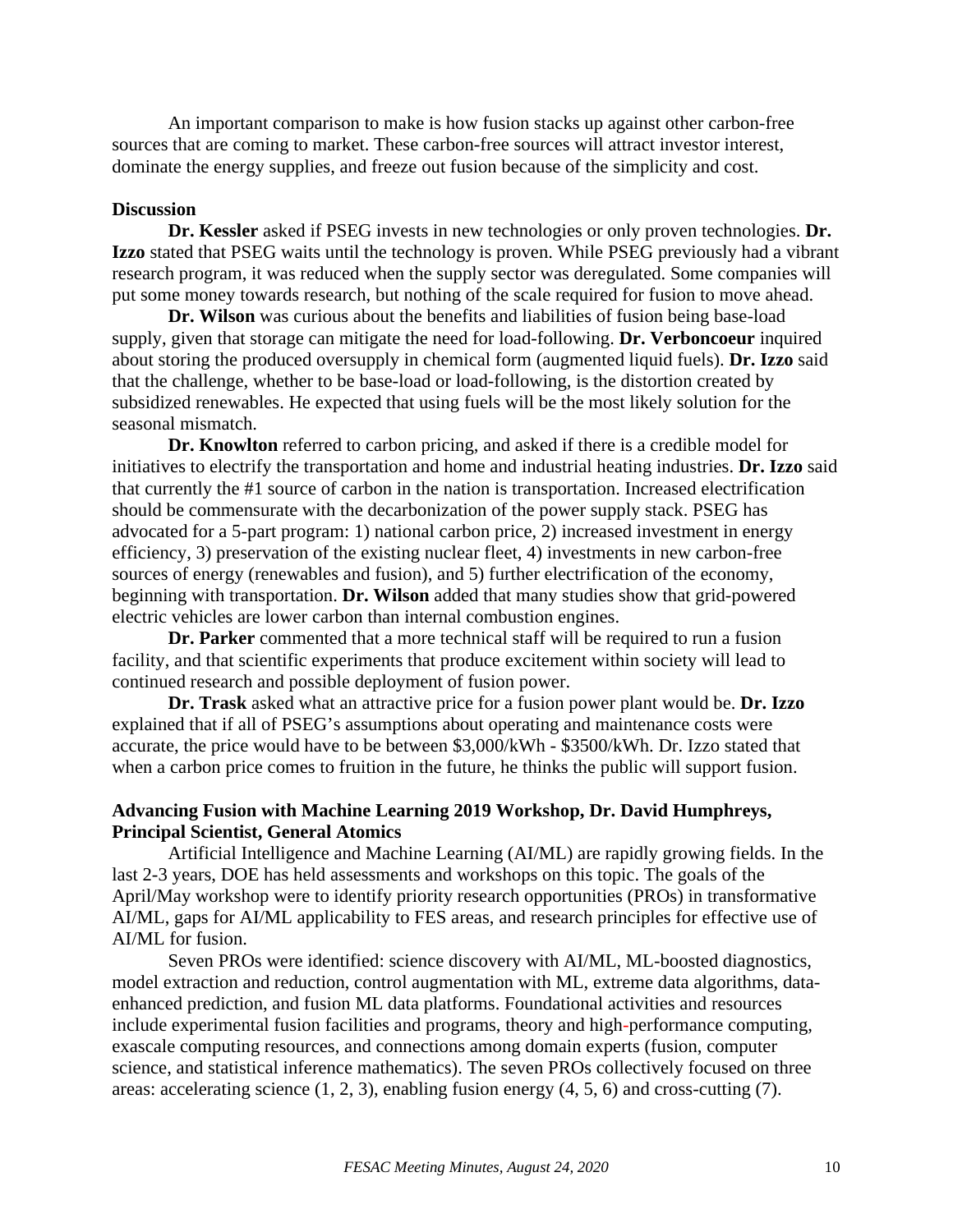Guidelines for how to maximize the effectiveness of AI/ML uncovered some overarching topics. The goals are extracting maximum knowledge and bridging gaps in fusion's knowledge with data. Real-time control has unique requirements of AI/ML for predicting quantities for control, output parameters, and well-behaved models with defined validity and extrapolability. Models for control design demand the same kinds of quantified validity. All of this depends on DOE's fusion experimental facilities and programs, theory programs and computational resources, and the support of robust connections among domain experts.

#### **Discussion**

**Dr. Snyder** extended his thanks to those who worked on the AI for Science report and stated that FESAC members' response comments have been forwarded to the Chair. **Dr. Rej** expressed his thanks as well, and acknowledged those FESAC members who provided comments. He added that such contributions aid in future partnerships.

**Dr. Ma** requested information on the role of accelerated and unique hardware in keeping up with the data rates and ML rates. **Dr. Humphreys** stated that this topic received minimal discussion because it is covered by other areas, especially in the forthcoming Advanced Scientific Computing Research (ASCR) report on AI for Science. Data handling and the fusion data platform were not emphasized in the deliberations.

**Dr. Wilson** inquired about the discussion on AI/ML applications in the engineering and technology aspects of a fusion power plant. **Dr. Humphreys** replied that there was a broader analysis of operational issues in control augmentation. For example, the notion of fault monitoring and interpretation is currently a very active area of research; ITER needs a solution in about two years. The fault monitoring and interpretation application for the whole plant must begin and be integrated up to the plasma. Those are being developed on operating devices towards a scalable approach for solving fusion problems for a fusion power plant.

**Dr. Parker** asked how physical and dimensional parameters would be handled with AI/ML and data science in the absence of an operating fusion reactor. **Dr. Humphreys** stated that is the most essential point illustrating the kind of research that needs to be done to advance AI/ML. Research is currently focused on the fundamental ability to extrapolate beyond the experience in dimensional quantities. In fusion, this has not been successful yet. The entire application mechanism should involve incremental advancement of the data. ITER in particular is developing a plan to grow the use of AI/ML methods as the machine physics program advances.

#### **Public Comment, Dr. Donald Rej**

**Dr. Lauren Garrison** pushed Dr. Carter and the subcommittee to be transparent and share as much information as possible on the cost estimates, arguing that they will be key to reassuring and getting the community excited about the LRP. Second, even if it is impossible to release all of the costing details, she asked that the subcommittee create groups of projects and explain how those projects were categorized; be very forthcoming on the assumptions that were used. And third, she requested a roadmap for the FST part of the program.

**Dr. Barish** remarked that Dr. Carter answered questions about FACA rules, transparency, and openness. The CPP did a fabulous job in holding a completely transparent process over a year of seeking community input, involving hundreds of people, and producing an excellent report. Two of the seven CPP co-chairs are on the FESAC subcommittee. While the Phase 2 subcommittee would like to share as much information as possible, FESAC, as a DOE